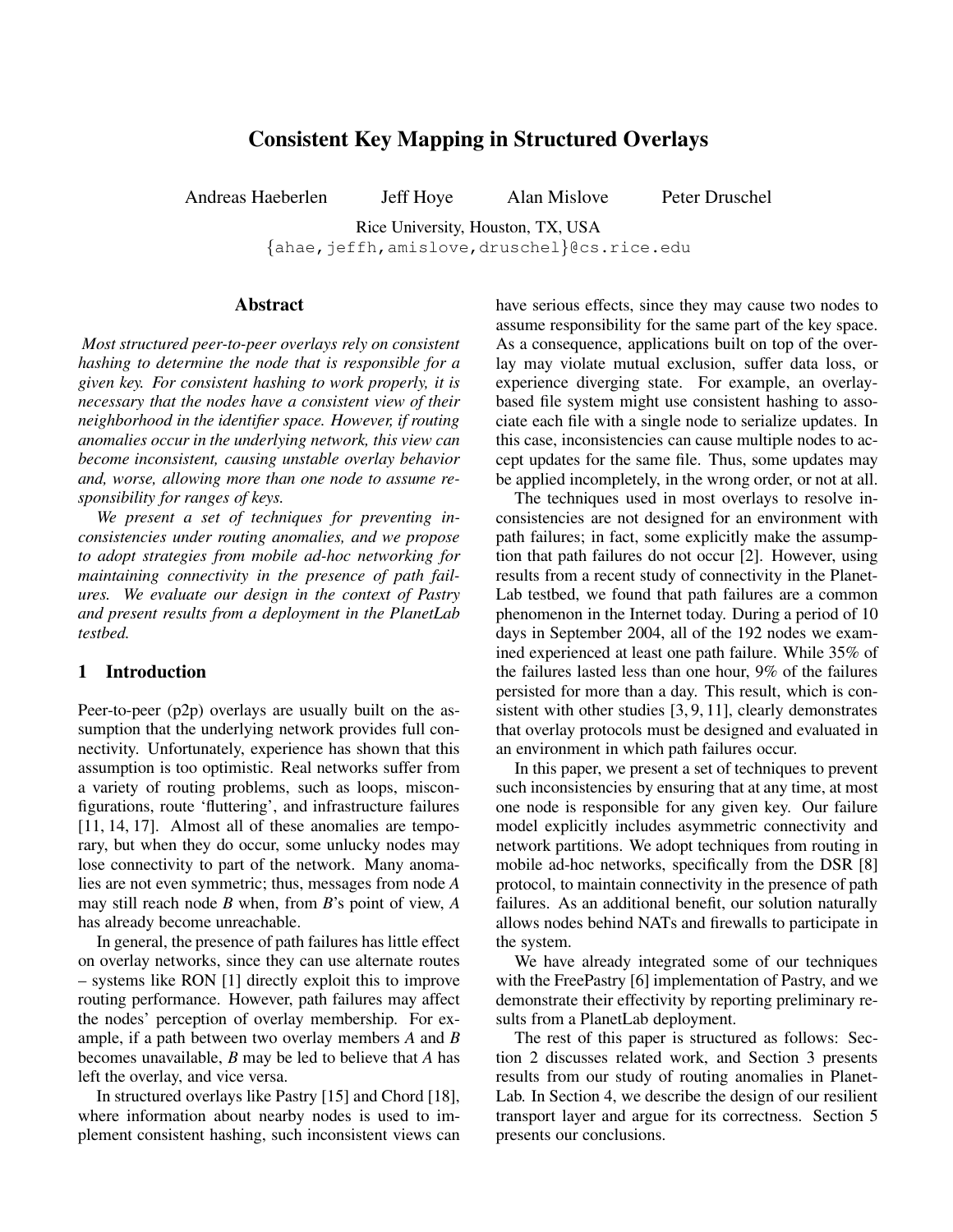# **2 Related Work**

RON [1] is an overlay that is explicitly designed to optimize network performance in the presence of path failures. In a RON overlay, traffic can be re-routed around a failure via a multi-hop virtual link. However, since RON provides essentially a best-effort service, it does not have a strong consistency requirement like Pastry and thus can use a much simpler membership protocol.

UIP [5] uses virtual links to form connections between nodes in arbitrary topologies, which may include NATs and firewalls. However, UIP provides only basic connectivity and no higher-level primitives such as consistent hashing, so consistency is not an issue.

Bamboo [12] is a variant of Pastry that has extensions for better performance under high churn. The Bamboo paper was the first quantitative study of routing inconsistencies in Pastry, although the authors considered only the impact of churn and not that of path failures. In networks such as PlanetLab, where path failures are common, Bamboo still offers high stability; however, it cannot guarantee consistency.

Castro et al. [2] describe a set of extensions to MSPastry which, among other things, explicitly address the issue of routing consistency under churn. However, the authors a) use direct probing to detect failures, and b) assume that non-faulty nodes are never considered faulty. Path failures violate this assumption and may lead to routing inconsistencies.

In addition to the classical study conducted by Paxson [11], there are several other studies which support our claim that path failures are a common problem. Labovitz et al. studied routing table logs at Internet backbones and found that 10% of all considered routes were available less than 95% of the time [9]. Chandra et al. found that 5% of all detected failures lasted more than 10,000 seconds; some failures persisted for over a day before they were repaired [3].

# **3 Routing Anomalies**

In order to demonstrate the extent to which routing anomalies have become a problem, we examined data collected from the PlanetLab Internet testbed collected over 10 days in September of 2004. PlanetLab consists of 435 nodes spread over 201 sites, including nodes in both of the Americas, Europe, the Middle East, Asia, and Australia. The data we examined consisted of nodeto-node pings collected every 15 minutes of the course of the run, generously made available by Jeremy Stribling [19].

In order to investigate the impact of routing anomalies, we limited our evaluation to nodes which were online and were reachable by at least one other node. This



**Figure 1. Transient (left) and permanent (right) path failures in PlanetLab during 10 days in September 2004**

left us with 192 distinct nodes. Figure 1 shows the results of site-to-site pings for the 192 considered nodes. In the left graph, the pixel at the location  $(x, y)$  represents the number of times a node *x* was able to successfully ping node *y*. White pixels indicate no failures, while darker pixels indicate increasing frequency of ping failures. The right graph just shows pairs who were never successful in pinging. The data we used for both graphs was collected between September 1 and September 10, 2004.

These results clearly show that routing anomalies are a persistent problem in the general Internet. All of the 192 nodes we examined experienced at least one routing anomaly during the experiment; many of them experienced several. The average duration of an anomaly is 8.8 hours, but the distribution is heavy-tailed; a full 35% of the outages were present for less than one hour, while 9% persisted for more than a day. Figure 2 shows a cumulative distribution.

A good number of the anomalies occurred between seemingly random nodes. However, there are some nodes with a high number of permanent failures. In our experiment, this is explained by the presence of some Internet-2 nodes, which do not have a direct IP-to-IP connection to the classical Internet; nodes behind NATs and firewalls would have similar characteristics. While our analysis mainly focuses on transient path failures, our solution also works for networks with a moderate number of permanent failures.

# **4 A Resilient Transport Layer**

In this section, we present the design of a maintenance protocol that is resilient against path failures. For concreteness, we describe our protocol in the context of FreePastry [6], although we are confident that it can be applied to other overlays as well. We first describe the distributed algorithm that is used in Pastry to implement consistent hashing, and we define requirements for making this algorithm resilient against path failures. Then we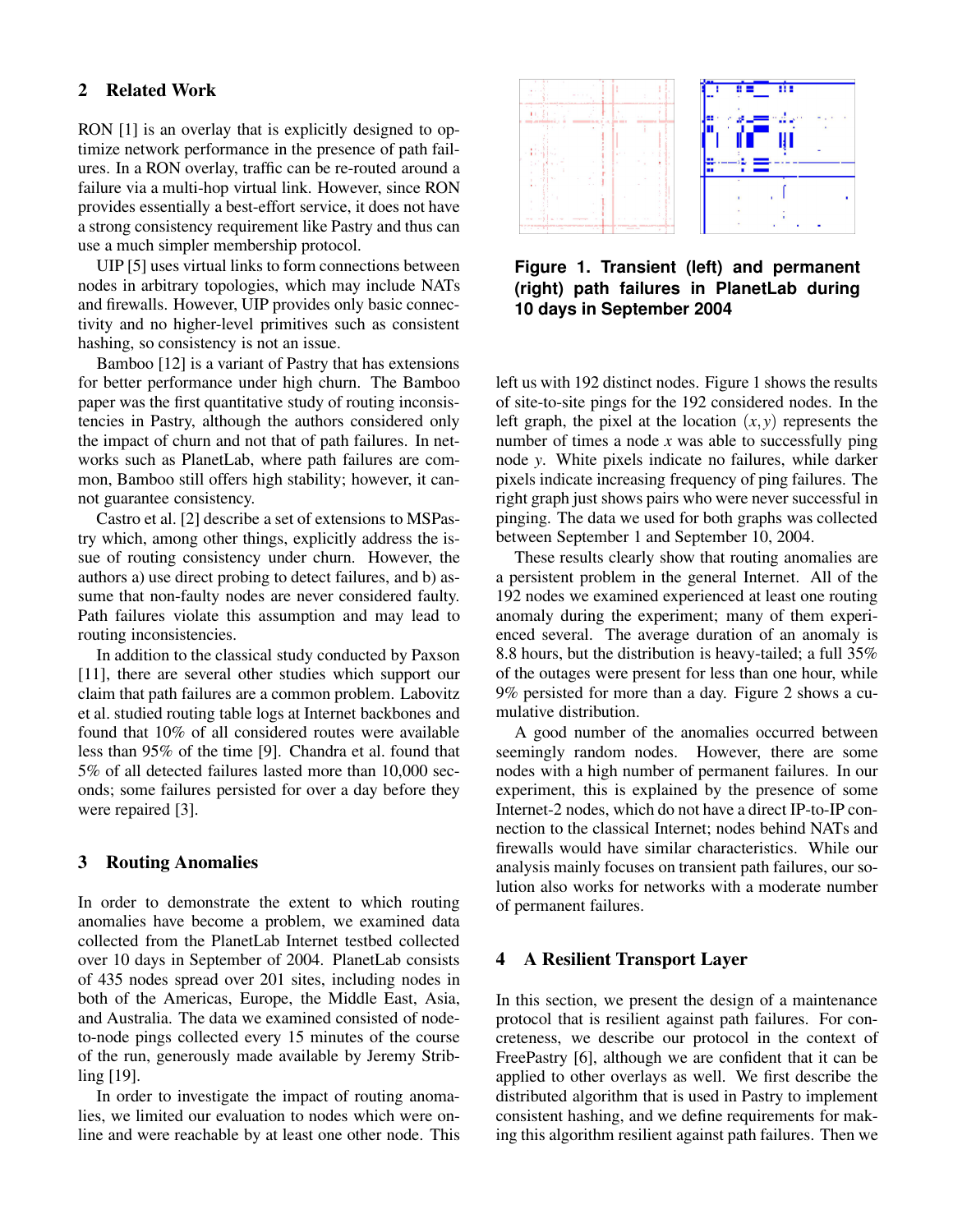

**Figure 2. CDF of routing anomaly durations for 192 PlanetLab nodes for September 1 to September 10, 2004.**

present a number of techniques used in our new maintenance protocol and argue that in combination, these techniques make the occurrence of inconsistencies extremely unlikely.

### **4.1 Consistent Hashing**

Like many other overlays [18], Pastry uses *consistent hashing* to map keys from a large key space of range  $0..2<sup>k</sup>$  to a set of nodes. Each node  $N<sub>i</sub>$  is assigned a unique nodeId  $k_i$  from the key space and is responsible for all keys to which  $k_i$  is the numerically closest nodeId.

To determine the range  $R_i$  of keys for which it is responsible, it is sufficient for a node  $N_i$  to know its direct neighbors  $N_{i-1}$  and  $N_{i+1}$  in the key space. The range  $R_i$ can then be computed as

$$
R_i = \left[\frac{k_{i-1} + k_i}{2} \mod 2^k, \frac{k_i + k_{i+1}}{2} \mod 2^k\right)
$$

This range is dynamically updated as nodes join or leave the overlay.

#### **4.2 Routing in Pastry**

Pastry provides a routing primitive which delivers messages to the node that is currently responsible for a given key. For this purpose, each Pastry node  $N_i$  maintains two data structures: A *leaf set* of up to *l* neighbors on both sides, and a *routing table* with links to more distant nodes. The former is used to determine the range *R<sup>i</sup>* and must therefore be kept consistent, while the latter is used as an optimization. Since inconsistencies in the routing table merely increase the routing overhead, the following discussion focuses on the leaf sets only.

When a new node joins a Pastry overlay, it discovers its leaf set by routing a message to its own nodeId and then announces its presence to its neighbors. From that point on, it periodically checks the leaf set for faulty

nodes and replaces them with other neighbors. In the unlikely event that all nodes on one side of the leaf set fail simultaneously, the node can recover by executing a more expensive repair operation [10].

#### **4.3 Requirements**

As long as Pastry's leaf sets accurately reflect the current overlay membership, messages are always accepted by the correct node. However, node failures and path failures may cause the leaf sets to become inconsistent. In this case, our goal is to maintain the following invariant, which we call *routing consistency*, with high probability $^1$ :

*For each time t and key k, there is at most one node which will accept messages for k.*

This invariant is guaranteed by the overlay in the case of no path failure, and numerous applications rely on it in order to perform serialization of operations, mutual exclusion, and so forth. Routing consistency is enforced by the *leaf set stabilization protocol*, which has the following functions:

- 1. When a new node joins, it must make sure that the current members stop accepting message for their part of the key space *before* the new node starts accepting messages.
- 2. When a node fails or leaves, it must make sure that the neighbors take over its portion of key space only *after* they have established that the node no longer accepts messages.
- 3. After joins or departures, it must ensure that the leaf sets eventually reflect a consistent view of overlay membership again.

The current protocol used in FreePastry performs these functions reliably only if the underlying network is fully connected; path failures can cause it to oscillate or deliver messages incorrectly. In the following, we describe a set of techniques that relax this constraint. Our new protocol assumes only that leaf sets are always *connected*, i.e. that for each pair of leaf set members *A* and *B*, there exists a path of leaf set nodes *A*,  $N_1$ , ...  $N_k$ , *B* such that each is directly connected to the next, and *A* is therefore able to send messages to *B* along this path. Since the size of the leaf set is usually chosen between 8 and 24, we believe this is a reasonable assumption.

<sup>&</sup>lt;sup>1</sup>It is easy to show, using an adversarial argument, that *no* protocol can maintain the invariant in *all* failure scenarios.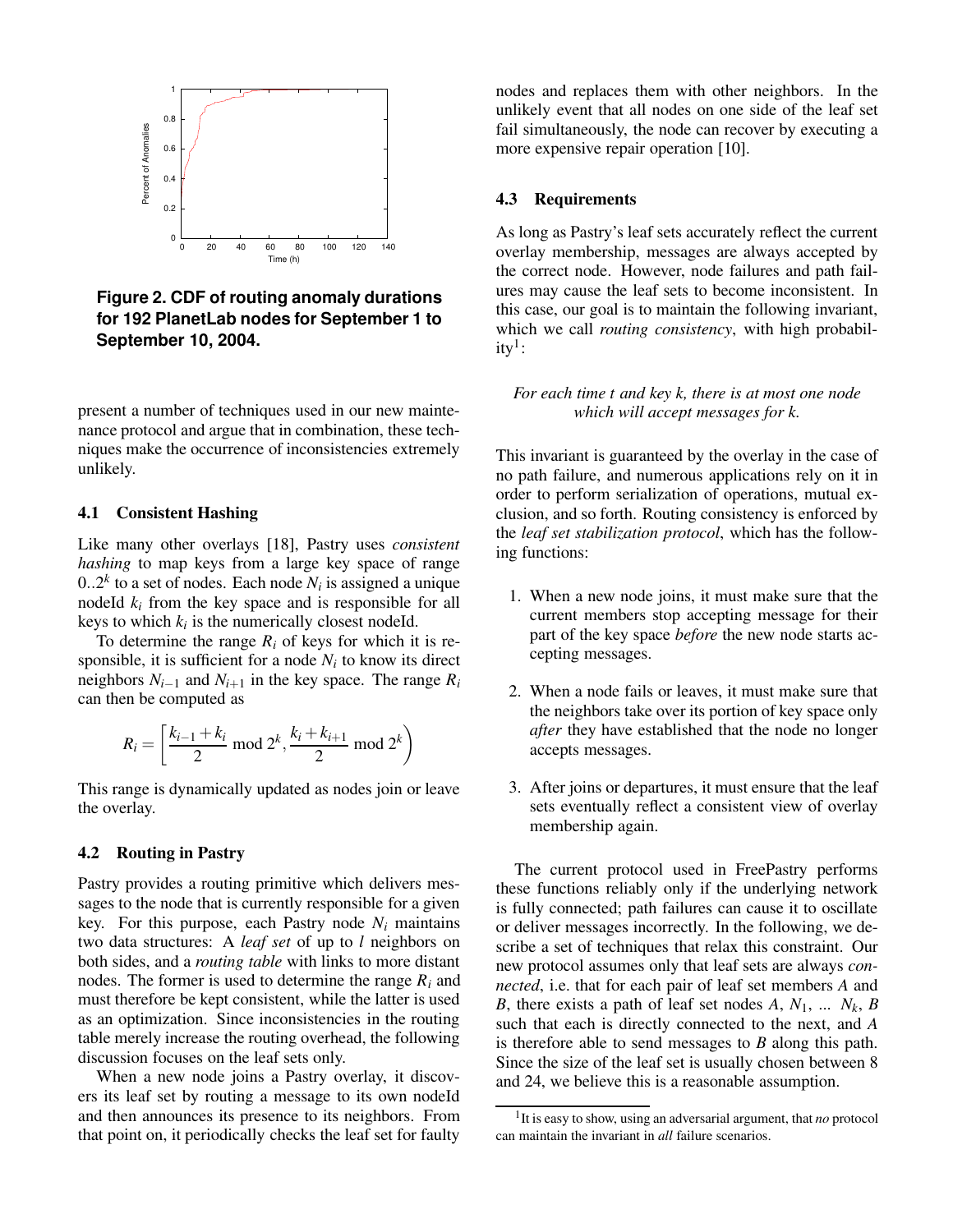#### **4.4 Virtual links**

If a path  $A \rightarrow B$  fails, messages sent from *A* to *B* may silently disappear in the network. This not only increases message loss in the overlay, but may lead *B* to believe that *A* has failed. If  $A \rightarrow B$  is being used as an ordinary overlay link, this is not critical; *B* will simply replace *A* in its routing table by another node. However, if *A* is in *B*'s leaf set, *B* may decide to take over responsibility for *A*'s region of the key space, thus creating an inconsistency.

To prevent this, we allow leaf set members to maintain connectivity by using other nodes as intermediaries. We view all leaf set connections as *virtual links*, rather than physical links. For example, if there is another node *C* in *A*'s leaf set who can still reach *B*, *A* can replace its direct link  $A \rightarrow B$  with a virtual link  $A \rightarrow C \rightarrow B$ . This is a well-known technique that is widely used in mobile adhoc networks, where path failures are common. Note that in the common case, where no path failure has occurred, the virtual link is identical to the actual physical link and thus requires no extra overhead.

We use *source routing* to forward packets over virtual links. Messages sent via source routes are not subject to normal routing - they are either transmitted along the specified path or dropped if an error occurs. This is important to prevent routing loops, as source routing may not follow invariants on overlay routing (e.g. always routing to a node closer to the message destination). Since virtual links act exactly as physical links, these invariants are maintained. Also, source routes are used only within the same leaf set; hence their maximum length is bounded by the leaf set size.

#### **4.5 Route discovery**

Every node periodically advertises its best virtual links to all other leaf set members, who use them to derive virtual links for themselves. For example, if *A* advertises a link  $A \rightarrow B$  to *C*, and *C*'s best link to *A* is currently  $C \rightarrow D \rightarrow A$ , then *C* concludes that *B* may be reached via  $C \rightarrow D \rightarrow A \rightarrow B$ . Nodes maintain a set of fresh links for each destination, but during normal operation, only the shortest virtual link is used.

If the shortest virtual link to a destination *X* is not a physical link, the node occasionally sends a probe packet directly to *X*, using exponential back-off. If the probe is answered, the physical link to *X* is re-enabled, and all other virtual links are updated accordingly. This ensures that after a transient path failure, the system eventually returns to using physical links.

When a virtual link fails, the sender starts using another fresh link, if one is available. If not, the sender can broadcast a *route request* to all of its leaf set members, who attempt to forward it to the destination. The destination responds with a *route reply*. This mechanism is inspired by the DSR routing protocol [8].

Unlike many other ad-hoc routing protocols, DSR does not require connectivity to be symmetric. This is not only necessary for handling asymmetric path failures, it also allows us to incorporate nodes behind NATs and firewalls into the overlay, whose connectivity is asymmetric as well.

#### **4.6 Liveness checks**

Direct neighbors in the key space – and optionally all nodes within the same leaf set – constantly monitor each other's liveness. For this purpose, they make sure that they receive at least one message from each other within a time period *TP*. When there is no overlay traffic to send, they may send a Ping message instead. Each Ping must be answered immediately by a Pong, which also must include the source route used in the corresponding Ping as payload.

Nodes characterize each other's perceived liveness in four *stages*  $S_1 \ldots S_4$ . When a node *A* receives a message from another node *B*, it changes *B*'s perceived state to  $S_1$ . However, if no further messages from *B* arrive for a time period  $T_1 < T_P$ , *A* changes *B*'s perceived state to  $S_2$  and sends a Ping message to *B* over the best known virtual link.

Should *B* not respond after  $T_2$ , *A* starts sending additional Ping messages over all known virtual links to *B*. If a Pong arrives now, *A* changes *B*'s virtual link to the source route listed in the Pong and resets  $B$ 's state to  $S_1$ . If, however, *B* still does not respond after  $T_3$ , *A* changes its state to  $S_3$  and broadcasts a route request for *B* to discover a new virtual link.

However, if *T<sup>P</sup>* expires before any route is found, *A* has established that *none* of the other leaf set members can reach *B* any more, so under our assumption that leaf sets are always connected, *B* cannot be alive. Hence, *A* declares *B* dead by setting its state to *S*4. In this state, *A* neither advertises the route to *B* nor accepts any advertisements regarding *B* from other nodes except *B* itself. Once *T<sup>P</sup>* expires a second time, *A* knows that all other leaf set members must have declared *B* dead as well, and it is free to delete *B* from its leaf set.

The parameter *T<sup>P</sup>* directly influences the bandwidth required for maintenance. Higher values result in lower bandwidth, but also increase the latency between a node failure and the time when its portion of key space is taken over by the other nodes.

### **4.7 Gossiping**

As described earlier, nodes periodically advertise source routes for all of their leaf set members to their entire leaf set. This gossiping process ensures that leaf sets converge; even if an inconsistency between leaf sets arises,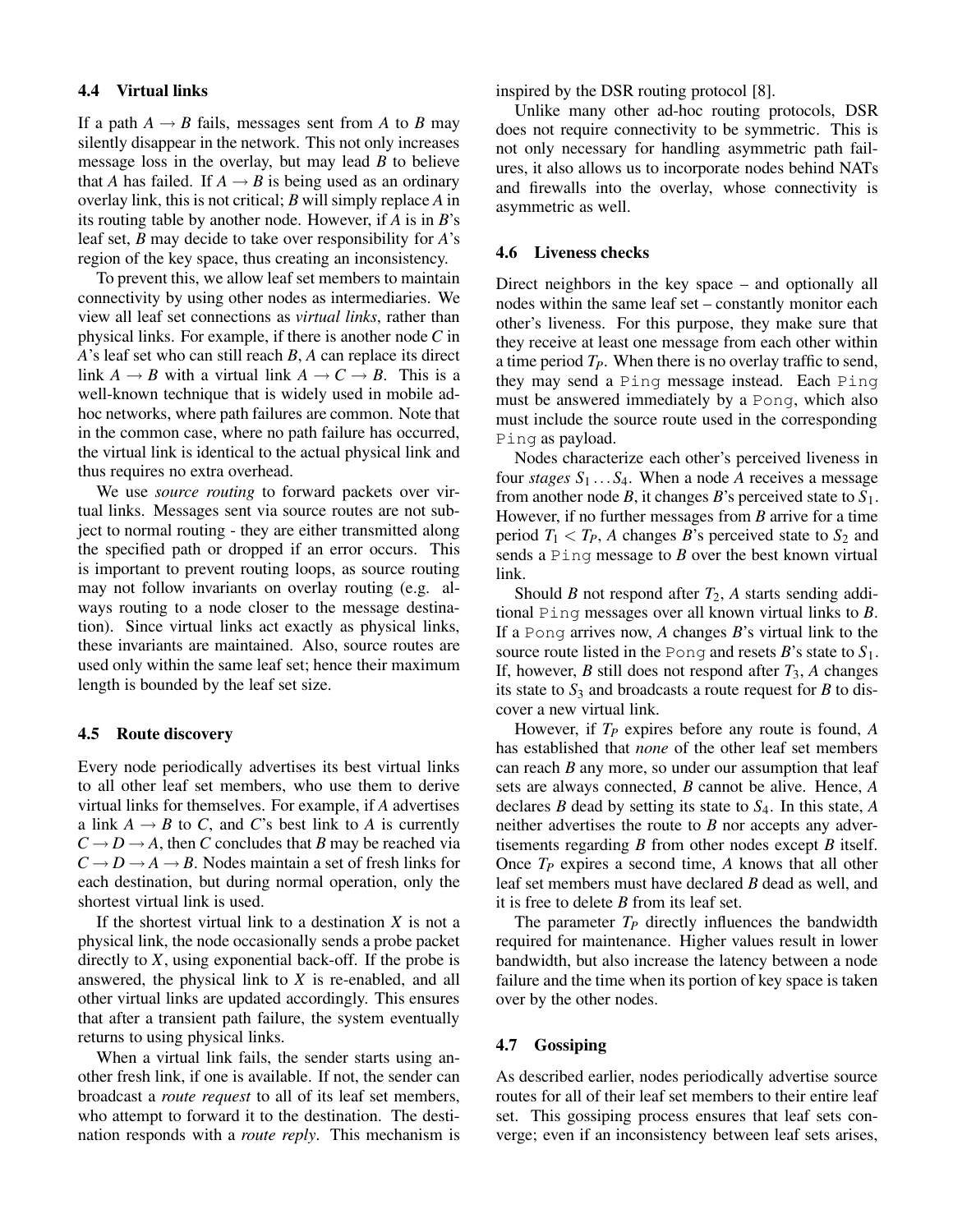every member eventually learns about all the other members. Since failed nodes have to pass through state *S*4, oscillations cannot occur.

Since the liveness of a node is determined individually by each of its leaf set members, there is no need to propagate information about node failures. This not only prevents 'disagreement' between nodes, which is difficult to resolve; it also makes the protocol much easier to secure in an environment with malicious nodes.

#### **4.8 Key Ownership**

To prevent overlaps between the responsible region of a newly joined node and those of its neighbors, we introduce the concept of *key ownership*. Each node has a range of keys which it owns, and it is not allowed to accept message for keys outside of this range. When the first node  $N_1$  in the network starts up, it automatically has ownership over the range  $[k_1, k_1)$ . As nodes join, they request range transfers from existing nodes. For example, when the next node  $N_2$  boots up, it will ask  $N_1$  to transfer ownership of the range

$$
\left[\frac{k_1 + k_2}{2} \mod 2^k, \frac{k_1 + k_2 + 2^k}{2} \mod 2^k\right)
$$

Note that once a node transfers a ownership over a range of keys, it is no longer able to accept message for those keys. Additionally, each node must obtain ownership transfers from *both* of its neighbors before accepting any messages.

If we assume for the moment that no nodes ever leave the overlay (i.e. all nodes stay forever), it is clear that routing consistency is maintained. Since the key space is repeatedly partitioned up, nodes never conflict in their owned ranges.

However, as churn is common and routing anomalies are possible, we must show that reclaiming transferred key space does not break routing consistency. In order to do so, we impose the rule that a node may reclaim its neighbor's owned keys only if the node is declared dead (as discussed in Section 4.6). If a neighbor is declared dead, then, by the assumption that leaf sets are connected, we know that no leaf set member is able to reach the neighbor, and we can therefore assert that the neighbor is dead. In this case, the remaining node may reclaim its portion of the neighbor's key space.

#### **4.9 Justification**

Earlier, we made the assumption that leaf sets were always connected, i.e. that in a given node *N*'s leaf set  $[L_{-l}, L_{-l+1}, \ldots, N, \ldots, L_{l-1}, L_l]$  there always exists a path from  $N$  to each  $L_i$ , and vice versa. In this section, we provide a quick justification of why this is a reasonable assumption.

As mentioned earlier, we assume that each path  $L_i \rightarrow$ *Lj* in a given leaf set fails independently with probability *p*. For simplicity, we consider virtual links with at most two hops. Then *A* cannot reach *B* if the direct path  $A \rightarrow B$ fails *and* for every leaf set member *L<sup>i</sup>* , either the path  $A \rightarrow L_i$  or the path  $L_i \rightarrow B$  fails. If the leaf set contains *l* nodes on each side, this occurs with probability

$$
P_1 = p \cdot \left(1 - (1 - p)^2\right)^m
$$

where *m* is the number of nodes in the shared leaf set of *A* and *B*, which ranges from  $l - 1$ , when *A* and *B* are far apart, to  $2(l-1)$ , when they are adjacent. We consider *A* and *B* disconnected if either of them cannot reach the other one. This probability is

$$
P_2 = 1 - (1 - P_1)^2
$$

As stated above, a routing consistency is broken only if *A* is disconnected from either his left or his right neighbor. This happens with probability

$$
P_3 = 1 - (1 - P_2)^2
$$

If we assume small leaf sets  $(l = 8)$  and a massive failure of  $p = 0.1$ , then  $P_3 \approx 6.072 \cdot 10^{-12}$ , so even in a network with  $N = 10000$  nodes, the probability of finding a single disconnected node is less than  $6.1 \cdot 10^{-8}$ . If we allow virtual links with more than two hops by increasing the hop limit in route requests, the resulting probability is even lower. For comparison, in a protocol that requires a physical link between each node and his right and left neighbors, the probability of an inconsistency is

$$
P_3' = 1 - (1 - p)^4
$$

For the parameters mentioned earlier,  $P'_3 \approx 0.3439$ , so about one-third of the nodes would be disconnected.

#### **4.10 Experience**

We have implemented the above techniques into FreePastry [6], and have deployed the implementation on a ring of 320 PlanetLab nodes. While the previous versions of FreePastry suffered from numerous routing inconsistencies when deployed on this set of machines, the new version has been been successfully run for multiple days without any detected routing inconsistencies. Out of the 44,480 detected routes, we found that multiplehop routes were required in 1,307, or 2.9%, of the cases. The vast majority of these (1,293) were two-hop routes, while three-hop routes were used 13 times and one fourhop route was required.

Additionally, we found the bandwidth overhead of our techniques to be very small - on average, nodes used less than 1 KB/s of bandwidth. Even during the booting